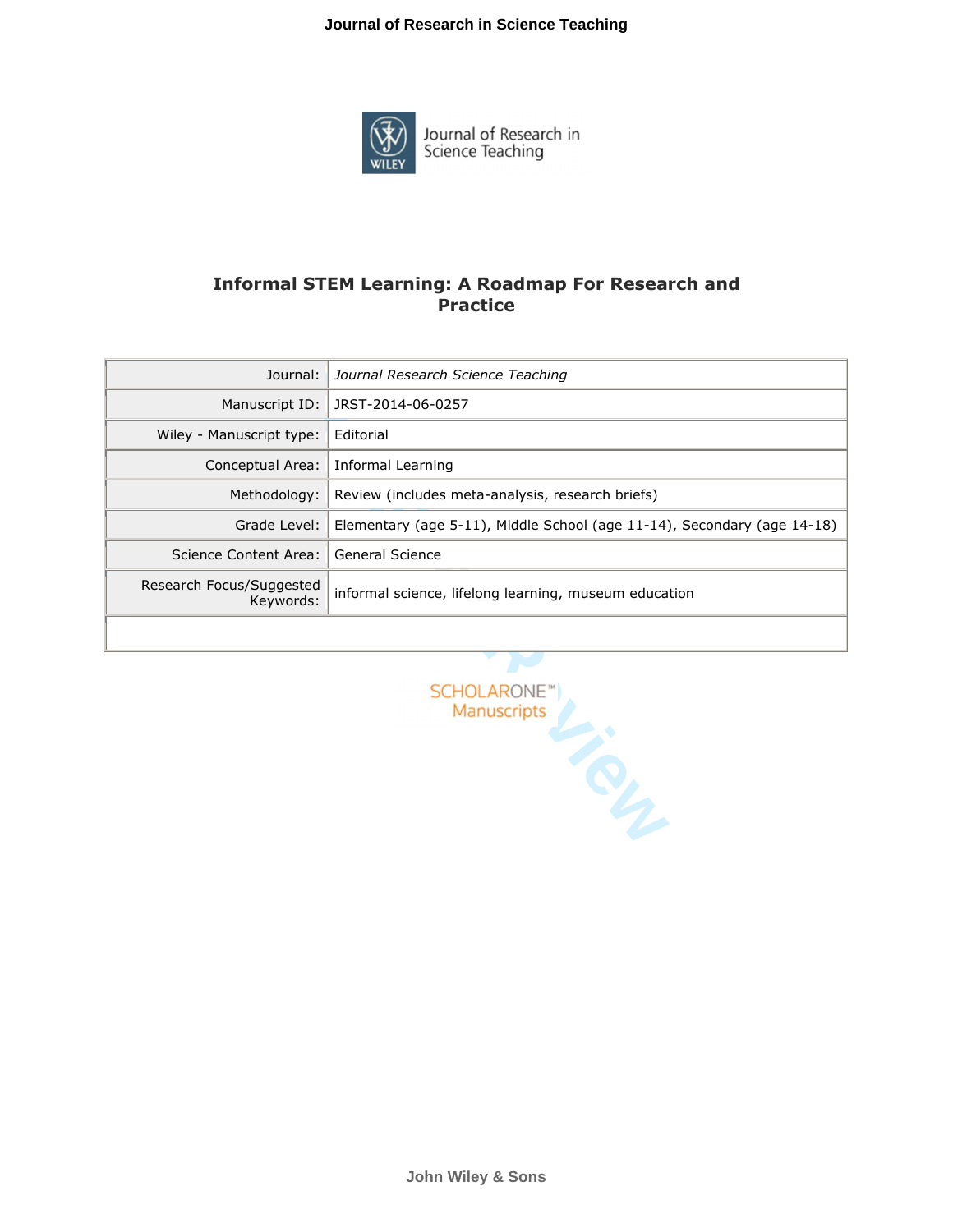## Informal STEM Learning: A Roadmap For Research and Practice

Guest editorial submitted to JRST June 25, 2014

Jennifer Adams, James Bell, Kevin Crowley, Jennifer DeWitt, David Kanter, Martin Storksdieck, Sandra Toro, and Heather Toomey Zimmerman

## ABSTRACT

**For All Altertian State Alternative State Alternative** of Science consensus study, Learnts (2009), was an important marker in the history of inf<br>five years hindsight, we pause to reflect upon how far IS<br>ed, and what the f The publication of the National Academies of Science consensus study, Learning Science in Informal Environments (2009), was an important marker in the history of informal STEM learning (ISL). With five years hindsight, we pause to reflect upon how far ISL has come as field, what we have achieved, and what the future might hold. The impetus to do so came via our participation on a panel at a symposium at the 2014 NARST meeting in Pittsburgh, PA. Our session was framed by overarching questions about the kind of research currently being conducted in ISL – and for what purpose. Some of the specific questions we considered include: What kind of research would help us better understand learning in informal environments? To better support practice? To illustrate the value of ISL? Is there a need to frame extant research differently, or do we need to collect different kinds of data to address different questions specific to ISL? How should we build connections to the broader field of STEM education so that we get beyond the old, and increasingly less useful, distinctions between in and out-of-school learning?

Keywords: Informal Learning; Research and Practice; Research Agendas

The publication of the National Academies of Science consensus study, Learning Science in Informal Environments (2009), was an important marker in the history of informal STEM learning (ISL). Those of us working inside the informal or afterschool science education and learning communities were aware of our own rich history of innovative practice and of rigorous research, but also of our gaps and challenges. However, those in the broader field of science education were often confused about who and what we represent and how our research informed practice in meaningful ways. The LSIE study, which drew upon empirical work up to late 2008, characterized the history of research on ISL, summarized extant findings, and identified gaps in the evidence base. Perhaps the study's most influential contributions were (1) to present unequivocal evidence that learning occurs in informal environments, (2) to describe learning as a life-long contextual process involving in and out of school experiences, and (3) to redefine learning as being composed of six intertwined strands that span from traditional notions of learning (e.g., understanding scientific explanations) to contemporary views of learning as involving interest, motivation, and identity. The volume energized the ISL world by providing a highly visible argument for the role of informal settings in the broader field of science education and by starting a conversation about learning that involves researchers and practitioners from across a wide range of ISL settings.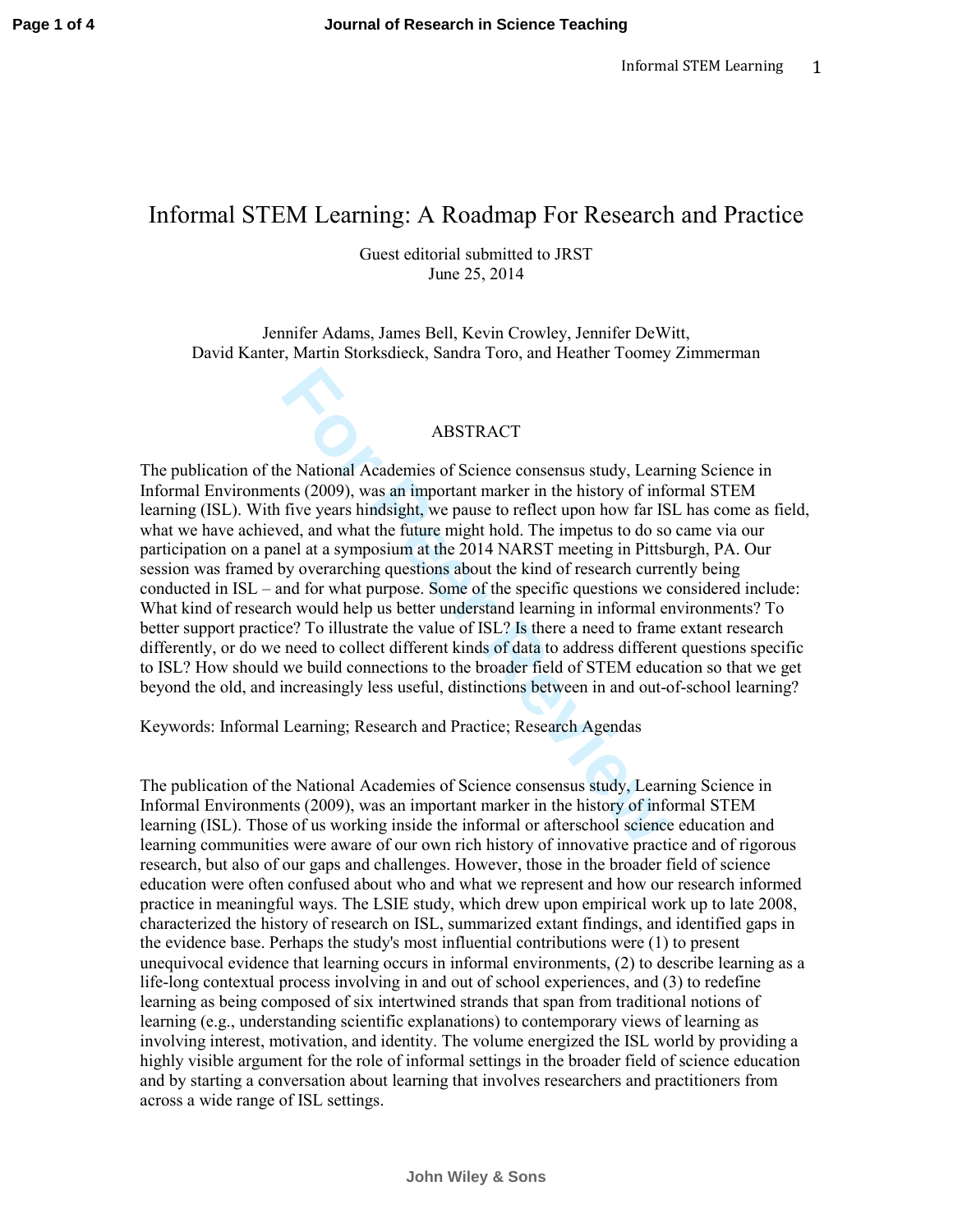With five years hindsight, we pause to reflect upon how far ISL has come as field, what we have achieved, and what the future might hold. The impetus to do so came via our participation on a panel at a symposium at the 2014 NARST meeting in Pittsburgh, PA. Our session was framed by overarching questions about the kind of research currently being conducted in ISL – and for what purpose. Some of the specific questions we considered include:

- What kind of research would help us better understand learning in informal environments? To better support practice? To illustrate the value of ISL?
- Is there a need to frame extant research differently, or do we need to collect different kinds of data to address different questions specific to ISL?
- How should we build connections to the broader field of STEM education so that we get beyond the old, and increasingly less useful, distinctions between in and out-of-school learning?

extramely and methods and only the search of the context of and the search and the search and practice that was for the informal learning strand at this year's NARST m-year process of meetings and online for a that has, as To help take the lessons of LSIE into the future, the Center for Advancement of Informal Science Education (CAISE) drafted a roadmap for ISL research and practice that was used to help frame the call for proposals for the informal learning strand at this year's NARST meeting. The roadmap is the result of a two-year process of meetings and online fora that has, as of May 2014, benefited from the input of more than 230 ISL professionals. The idea of the roadmap was to identify a small number of hot topics and categories within the field that represent core challenges that would likely lead to innovation and improved practice; are sufficiently tractable so that a coordinated effort by the field over the next few years; would have a high probability of leading to breakthroughs; are of interest to both researchers and practitioners; and highlight what is unique, most valued, and most impactful about ISL. We describe the eight research roadmap categories we discussed in our session below.

In large part to LSIE, the notion of *learning ecologies*, where individual, family, community, and institutional influences are part of the learning is becoming more central to the work of ISL researchers. But as discussions at a May 2014 National Research Council Summit on out-ofschool STEM learning vividly revealed, we still have a very incomplete understanding of how to design educational programs with a learning ecologies perspective, how to assess impact of experiences over time and across settings, or of why some learners' trajectories are more successful than others. The diverse audiences, experiences, and contexts that make up ISL provide a powerful laboratory to study this emerging theoretical learning ecologies perspective in the social sciences.

*Identity* is a challenging construct in a variety of academic disciplines, including psychology, sociology, anthropology, cultural studies, and increasingly more in education and learning. In the LSIE volume, identity is described as both an influence and an outcome important to learning. Out-of-school settings are particularly good places to test innovative approaches for supporting identity development towards becoming a more "scientific" kind of person. In these contexts, there are opportunities to explore how values are created by and during learning experiences, to see how and why people choose to become connected to a community, or how students decide to become engaged and resilient in the diverse, available pathways towards STEM. This research is especially relevant for engaging underrepresented audiences.

Many ISL experiences are designed to spark *interest, curiosity, and motivation* to drive further engagement with STEM. Future research can focus on what occurs in learners to evoke these feelings. How do different kinds of experiences coalesce into moving interest from an initial state to a deeper engagement with STEM? And, how can we measure these constructs in ways that are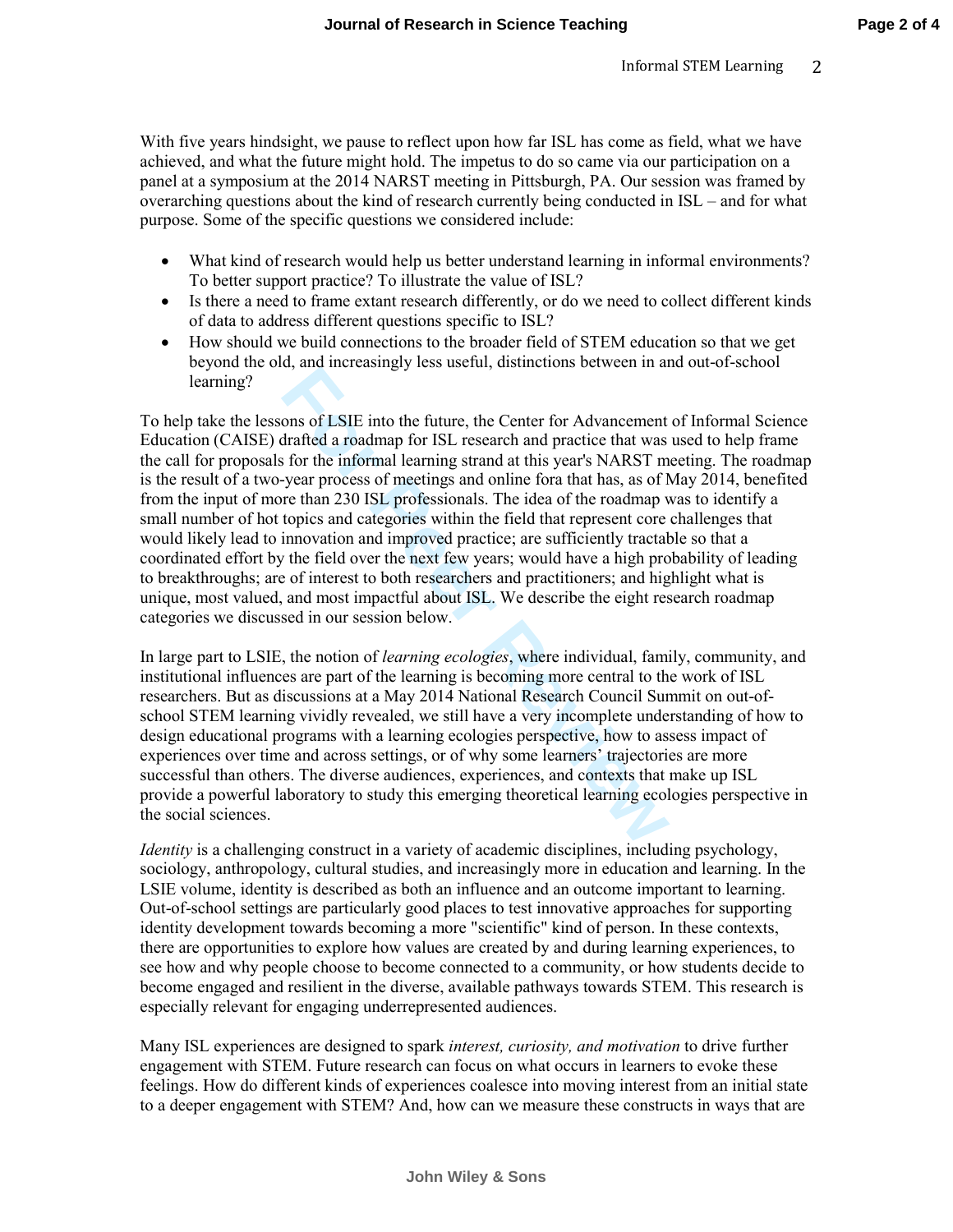meaningful to practice because they reflect an observable difference in learners' engagement with these disciplines? Curiosity, interest, motivation, and learner choice also need to be better linked to other learner traits and states, such as resilience, persistence, and determination. Additional research can go beyond the question of how interest and motivation can be used to support freechoice learning, to also investigate learners' broader STEM trajectories in light of obstacles and developmental change.

Because ISL targets a wide variety of audiences, it is a particularly rich area in which to design and study contrasting learning experiences that help us *understand learners and learning* more generally. ISL settings can provide access to peer groups, families, adult groups and other audiences that are difficult to reach through formal learning settings, rendering them ideal test beds to answer some of the many fundamental questions about learners and learning within sociocultural contexts. Research can shed light on how learning that occurs in family contexts or peer group contexts changes the experience and its impact. How are the experiences of learners distinct? For whom do certain structures of ISL work effectively and under what conditions?

changes the experience and its impact. How are the experience and its impact. How are the experience of ISL work effectively and under w<sup>*st</sup> Century citizens* need to grapple with issues such as clies of biveristy loss </sup> Across the world, *21st Century citizens* need to grapple with issues such as climate change, resource scarcity, biodiversity loss and other concerns that require lifelong attentiveness to science in order to distinguish scientific arguments from non-scientific ones, to know what sources of information to trust about science or STEM, and to realize where value, policy, or ethics considerations start and science considerations end. ISL is the most visible part of STEM education that is concerned with adult learners (as opposed to students in school). What are the best strategies for adults to continue their life-long learning about science? How do we support adults who get involved in STEM-related hobbies or civic activities? Is there a role for ISL to support workforce skills for those already in non-STEM careers? How do adults use STEM learning to make personal or civic decisions? What are reasonable expectations for "science literacy" in adults and how can we measure and document science literacy? Such questions raise the possibility that we can expand beyond the "usual suspects" in STEM education, engaging a diversity of social scientists, perhaps adding a sociologist lens, for example, to study what counts as learning, economic and behavioral lenses around what causes people to act, and an anthropologic lens around how culture mediates STEM learning experiences.

*Identifying design principles to support ISL* can be thought of as cutting across the five topics above, reflects the traditional ISL strength in research and practice collaboration: we are especially concerned with the direct application of understandings that have emerged from theoretical and empirical work into daily practice among a range of practitioners. ISL is diverse in sectors, topics, and audiences, and additional research is needed to identify the extent to which design principles are general to STEM education, general to ISL, and/or specific to certain settings such as museums or after-school clubs. Optimizing each individual experience is not the only goal of this field; more research is needed to understand how design decisions can influence learning ecosystems by creating cross-setting experiences that connect to support learners over time.

The diverse contexts of ISL experiences and audiences necessitate continued development of *methods, instruments, and assessments* that are sensitive to informal STEM learners and learning environments. The community of people doing assessment in informal science education has become increasingly aware and knowledgeable about each others' efforts (e.g., by visits to informalscience.org, publications in journals such as JRST, and presentations at conferences such as NARST). As an interdisciplinary community, ISL can leverage diverse expertise to continue to develop tools to work together, share knowledge, and help each other further develop our items, instruments, and study designs.